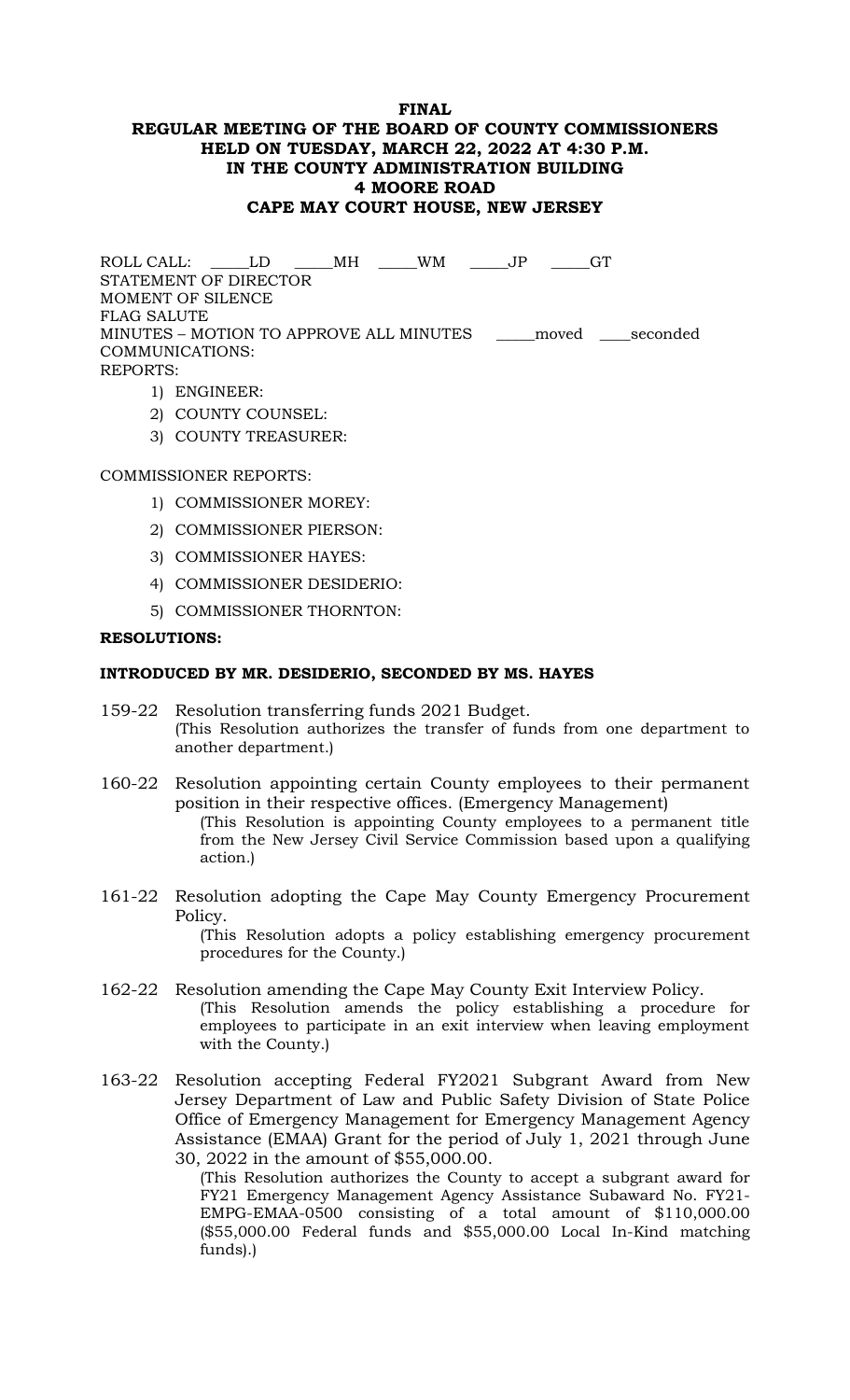164-22 Resolution accepting Grant Award from New Jersey Department of Law and Public Safety Office of Insurance Fraud Prosecutor for Insurance Fraud Reimbursement Program (Cycle 22) from January 1, 2022 through December 31, 2022 in the amount of \$137,016.00. (This Resolution authorizes the County to accept a grant award in the

amount of \$137,016.00 to be used for activities undertaken in connection with investigating and prosecuting insurance fraud for the period of January 1, 2022 through December 31, 2022.)

165-22 Resolution awarding Contract No. C2-47 to Odin Cyber Technologies, LLC to furnish, install, upgrade and maintain a Video Management System (VMS) for the Cape May County Correctional Center.

(This Resolution awards Contract No. C2-47 to Odin Cyber Technologies, LLC to furnish, install, upgrade and maintain a Video Management System (VMS) for the Cape May County Correctional Center for a term of two (2) years, commencing on March 23, 2022 with three (3) additional one (1) year options.)

166-22 Resolution awarding Contract No. C2-49 to Bob Barker Company, Inc. to furnish and deliver Inmate Supplies, Clothing and Bedding to the Cape May County Correctional Center.

(This Resolution awards Contract No. C2-49 to Bob Barker Company, Inc. to furnish and deliver Inmate Supplies, Clothing and Bedding to the Cape May County Correctional Center for a term of one (1) year commencing on March 27, 2022, with two (2) additional one-year options.)

167-22 Resolution authorizing Change Order No. 1 to Contract No. C1-237 with Tyler Technologies, Inc. for Civil Process Software for the Sheriff's Office in the net credit amount of \$40,000.00.

> (This Resolution authorizes Change Order No. 1 to Contract No. C1-237 with Tyler Technologies, Inc. eliminating the optional data conversion service for the Sheriff's Office Civil Process Software creating a net credit in the amount of \$40,000.00.)

168-22 Resolution amending Contract No. C1-50 with Trinity Services Group, Inc. adjusting unit cost per meal at Cape May County Correctional Center.

(This Resolution amends Contract No. C1-50 with Trinity Services Group, Inc. for increases to the cost per meal for Inmates to \$1.883 and cost per meal for Staff to \$2.64, effective April 1, 2022.)

| <b>Commissioners</b> | Ayes | <b>Nays</b> | Abstain | Absent |
|----------------------|------|-------------|---------|--------|
| Mr. Desiderio        |      |             |         |        |
| Ms. Hayes            |      |             |         |        |
| Mr. Morey            |      |             |         |        |
| Mr. Pierson          |      |             |         |        |
| Mr. Thornton         |      |             |         |        |

## **INTRODUCED BY MS. HAYES, SECONDED BY MR. DESIDERIO**

169-22 Resolution granting and amending various Leaves of Absence to County Employees.

(This Resolution authorizes County Employees to be placed on a Leave of Absence in accordance with the County Leave of Absence Policy and the Family Medical Leave Act (FMLA).)

170-22 Resolution approving the monthly disbursements from the Department of Human Services for the TANF, General Assistance and Clearing Accounts.

(This Resolution accepts and approves the monthly disbursements for the TANF, General Assistance and Clearing Accounts as submitted by the Fiscal Department for the Department of Human Services.)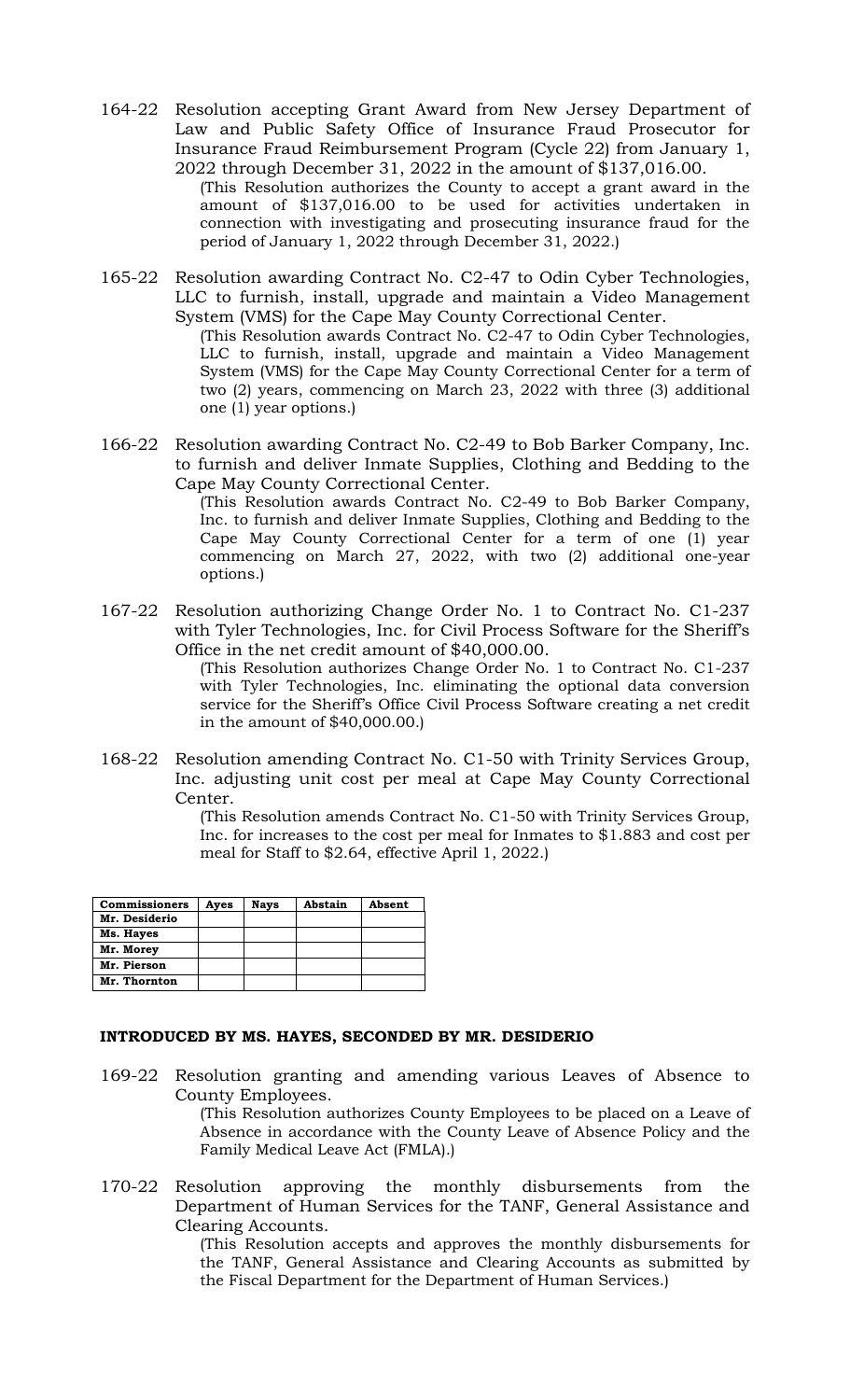- 171-22 Resolution appointing certain County employees to their permanent position in their respective offices. (Mosquito Control) (This Resolution is appointing County employees to a permanent title from the New Jersey Civil Service Commission based upon a qualifying action*.*)
- 172-22 Resolution applying to New Jersey Department of Law & Public Safety for FY22 Hazardous Materials Emergency Preparedness Training Grant in the amount of \$23,715.00.

(This Resolution applies to the State for funds to conduct Hazardous Materials Awareness and Operations/Confined Space Awareness and Operations Training for first responders for the period of 9/30/22 through 8/31/23.)

173-22 Resolution awarding Contract No. C2-39 to Connectamerica.com, LLC to furnish and deliver Personal Emergency Response Units (PERS) for the Division of Aging and Disability Services.

(This Resolution awards Contract No. C2-39 to Connectamerica.com, LLC to furnish and deliver Personal Emergency Response Units (PERS) for the Division of Aging and Disability Services for an initial term of 9 months commencing on April 1, 2022 with two (2) additional one (1) year options.)

174-22 Resolution awarding Contract No. C2-42 to Senior Care Centers of America, Inc. dba Active Day of Cape May County to Provide Adult Day Services-Medical for the Division of Aging & Disability Services. (This Resolution awards Contract No. C2-42 to Senior Care Centers of

America dba Active Day of Cape May County to provide Adult Day Services-Medical for the Division of Aging & Disability Services, for an initial term of nine months commencing on April 1, 2022, with two (2) additional one-year options.)

175-22 Resolution supplementing the 2022 Salary Resolution and approving appointments and salaries.

(This Resolution authorizes the hiring of new County employees, temporary assignment pay, salary changes or corrections, title changes and promotions of County employees when applicable.)

176-22 Resolution authorizing the Board to hold a meeting excluding the public on March 22, 2022 at 3:30 p.m. or as soon thereafter as possible or as practicable.

> Matters falling within attorney-client privilege, pursuant to N.J.S.A. 10:4-12(b)(7); pending litigation, pursuant to N.J.S.A. 10:4-12(b)(7), and the purchase, lease or acquisition of real property, pursuant to N.J.S.A. 10:4-12(b)(5).

(This Resolution authorizes the Board of County Commissioners to conduct a meeting excluding the public at the stated time in accordance with the Open Public Meetings Act, N.J.S.A. 10:4-1, et seq.)

| <b>Commissioners</b> | Ayes | <b>Nays</b> | Abstain | Absent |
|----------------------|------|-------------|---------|--------|
| Mr. Desiderio        |      |             |         |        |
| Ms. Hayes            |      |             |         |        |
| Mr. Morey            |      |             |         |        |
| Mr. Pierson          |      |             |         |        |
| Mr. Thornton         |      |             |         |        |

# **INTRODUCED BY MR. MOREY, SECONDED BY MS. HAYES**

177-22 Resolution awarding contract to Byrd Dog Paving, LLC in the amount of \$345,747.16 for Cape May Bikeway Expansion.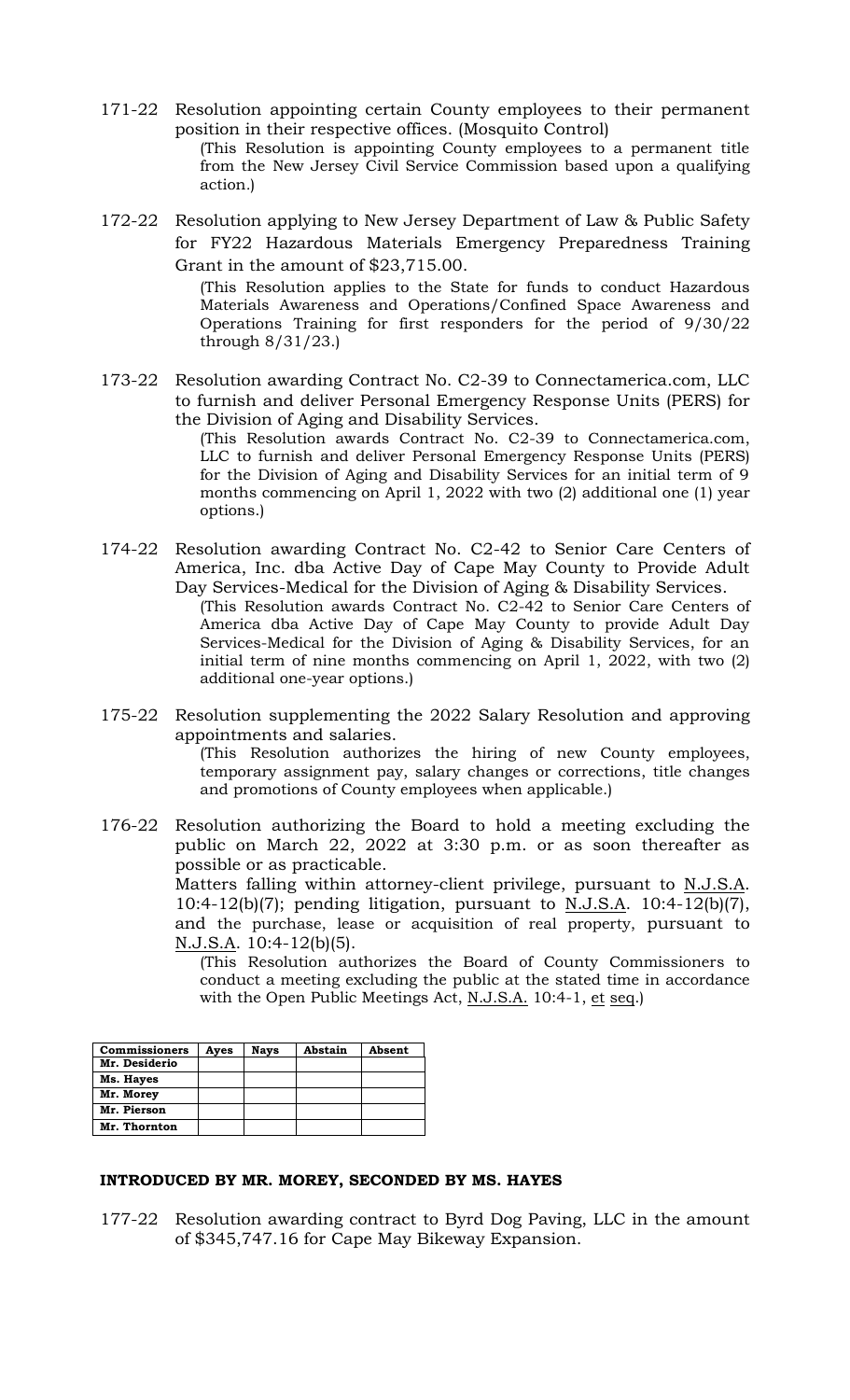(This Resolution awards the contract for Cape May Bikeway Expansion from Cape May Elementary School to USCG Training Center, City of Cape May.)

178-22 Resolution accepting proposal of Remington & Vernick Engineers in the amount of \$409,663.01 for Professional Construction Engineering Services for Ocean Drive (CR619) 62nd Street to 80th Street Resurfacing Improvements, Borough of Avalon.

> (This Resolution accepts the proposal of Remington & Vernick Engineers in the amount of \$409,663.01 to provide professional construction engineering services for the Ocean Drive (CR619) 62nd Street to 80th Street Resurfacing Improvement Project.)

179-22 Resolution authorizing the County of Cape May to execute "Temporary Construction Easements" for Bridge Replacement of Hand Avenue (CR658) over Skeeter Island Creek, Township of Middle.

(This Resolution authorizes execution of Temporary Construction Easements. By executing the Easements, the property owners grant to the County a right of entry upon their property to make certain planned improvements associated with Bridge Replacement of Hand Avenue (CR658) over Skeeter Island Creek, Township of Middle.)

- 180-22 Resolution authorizing an Indemnification Agreement with the City of Ocean City for its Triathlon/Duathlon on May 15, 2022. (This Resolution gives permission to the Ocean City Aquatic & Fitness Center to utilize a portion of West Avenue (CR619) for a triathlon/duathlon.)
- 181-22 Resolution modifying No Passing Zones along Bayshore Road (CR603), Township of Lower. (This Resolution modifies existing no passing zones on Bayshore Road (CR603) in the Township of Lower.)
- 182-22 Resolution designating the month of May Bag Up NJ month 2022. (This Resolution designates May 2022 as Bag Up NJ month in Cape May County.)
- 183-22 Resolution modifying No Passing Zones along Dias Creek Road (CR612) in the Township of Middle. (This Resolution. modifies existing no passing zones on Dias Creek Road (CR612) in the Township of Middle.)
- 184-22 Resolution closing the contract and accepting the work of RTW Construction, Inc. for 2020 Drainage Improvements II, Townships of Middle and Lower. (This Resolution accepts the work and closes the contract.)
- 185-22 Resolution accepting the work and closing the contract of South State, Inc. for Bayshore Road (CR603) Phase 3 Reconstruction from Wilde Avenue to Weber Avenue, Township of Lower. (This Resolution accepts the work and closes the contract.)
- 186-22 Resolution authorizing Change Order No. 1-Final in the amount of <\$15,440.83> to South State, Inc. for Seashore Road (CR626) Missing Bicycle Link Improvements, Township of Lower. (This Resolution authorizes a change order to adjust various pay items in the contract to reflect as-built conditions.)
- 187-22 Resolution authorizing Change Order No. 2-Final in the amount of <\$3,990.93> to South State, Inc. for Rio Grande Avenue (CR661) Entrance Improvements from George Redding Bridge to Arctic Avenue, City of Wildwood.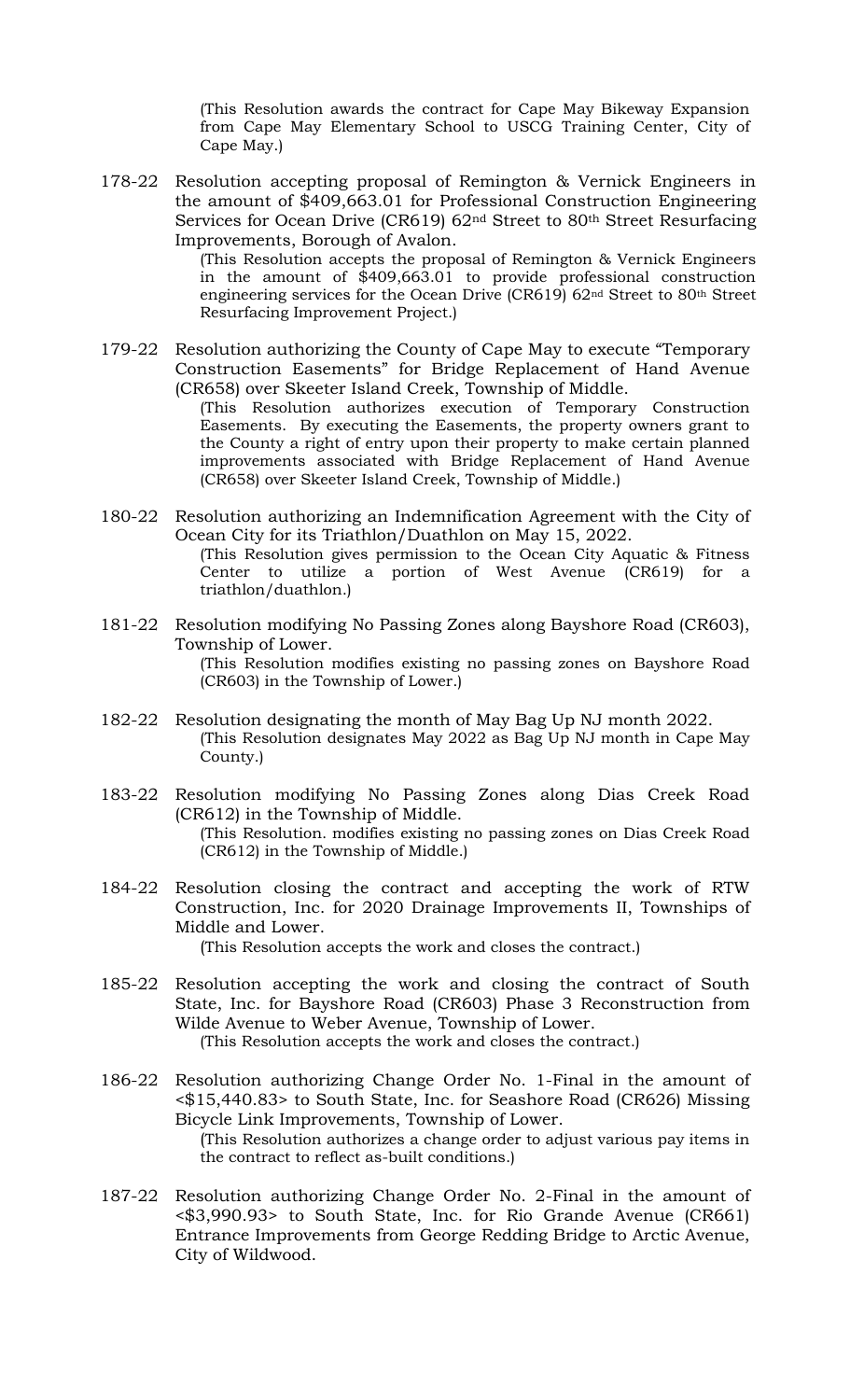(This Resolution authorizes a change order to adjust various pay items in the contract to reflect as-built conditions.)

- 188-22 Resolution Modifying No Passing Zones along Stone Harbor Boulevard (CR657), Borough of Stone Harbor. (This Resolution modifies existing no passing zones on Stone Harbor Boulevard (CR657) in the Township of Middle.)
- 189-22 Resolution to establish Speed Limit on Stone Harbor Boulevard (CR657) in the Township of Middle. (This Resolution modifies existing speed limits on Stone Harbor Boulevard (CR657) in the Township of Middle.)
- 190-22 Resolution permitting Rio Grande Rescue Squad to solicit contributions at the intersection of Railroad Avenue (CR626) and NJ Route 47 and Indian Trail Road (CR618) and NJ Route 9, Township of Middle.

(This Resolution permits Rio Grande Rescue Squad volunteers to hold 'coin drops' on various dates throughout the summer to obtain public contributions which help offset operational expenses.)

191-22 Resolution authorizing the County of Cape May to execute "Temporary Construction Easements" for Dennisville-Petersburg Road (CR610) Resurfacing Improvements from NJ Route 47 to the Dennis Township Municipal Driveway, Township of Dennis.

> (This Resolution authorizes execution of Temporary Construction Easements. By executing the Easements, the property owners grant to the County a right of entry upon their property to make certain planned improvements associated with Dennisville-Petersburg Road (CR610) Resurfacing Improvements from NJ Route 47 to Dennis Township Municipal Driveway, Township of Dennis.)

192-22 Resolution authorizing acquisition of interest in real estate known as Block 67 Lot 21 in the Borough of West Cape May for use in connection with County Road System.

> (This Resolution authorizes the acquisition by the County of Cape May of 1,000 square feet of a portion of County Road No. 606 pursuant to the County Planning Act, N.J.S.A. 40:27-1, et seq.)

193-22 Resolution authorizing acquisition of interest in real estate known as Block 450 Lot 36.01 in the Township of Lower for use in connection with County Road System.

> (This Resolution authorizes the acquisition by the County of Cape May of a portion of County Road No. 626 pursuant to the County Planning Act, N.J.S.A. 40:27-1, et seq.)

194-22 Resolution awarding Contract No. C2-46 to Triad Associates, Inc., to provide Grant Administration for Construction of a Multi-Tenant Technology Building at the Cape May County Airport.

(This Resolution awards Contract No. C2-46 to Triad Associates, Inc. to provide Grant Administration for Construction of a Multi-Tenant Technology Building at the Cape May County Airport commencing on March 23, 2022, expiring upon project completion and closeout pursuant to N.J.S.A. 40A:11-15(9) in the amount not to exceed \$100,000.00.)

195-22 Resolution authorizing Atlantic County Improvement Authority to execute Professional Service Agreements with Stokes Architectural & Design and Stantec Consulting Services, Inc. for the design and construction of Tech Village, Building 2.

(This Resolution authorizes ACIA to execute contracts for Architectural and Engineering Services associated with Tech Village, Building 2, in an amount not to exceed \$243,543.48.)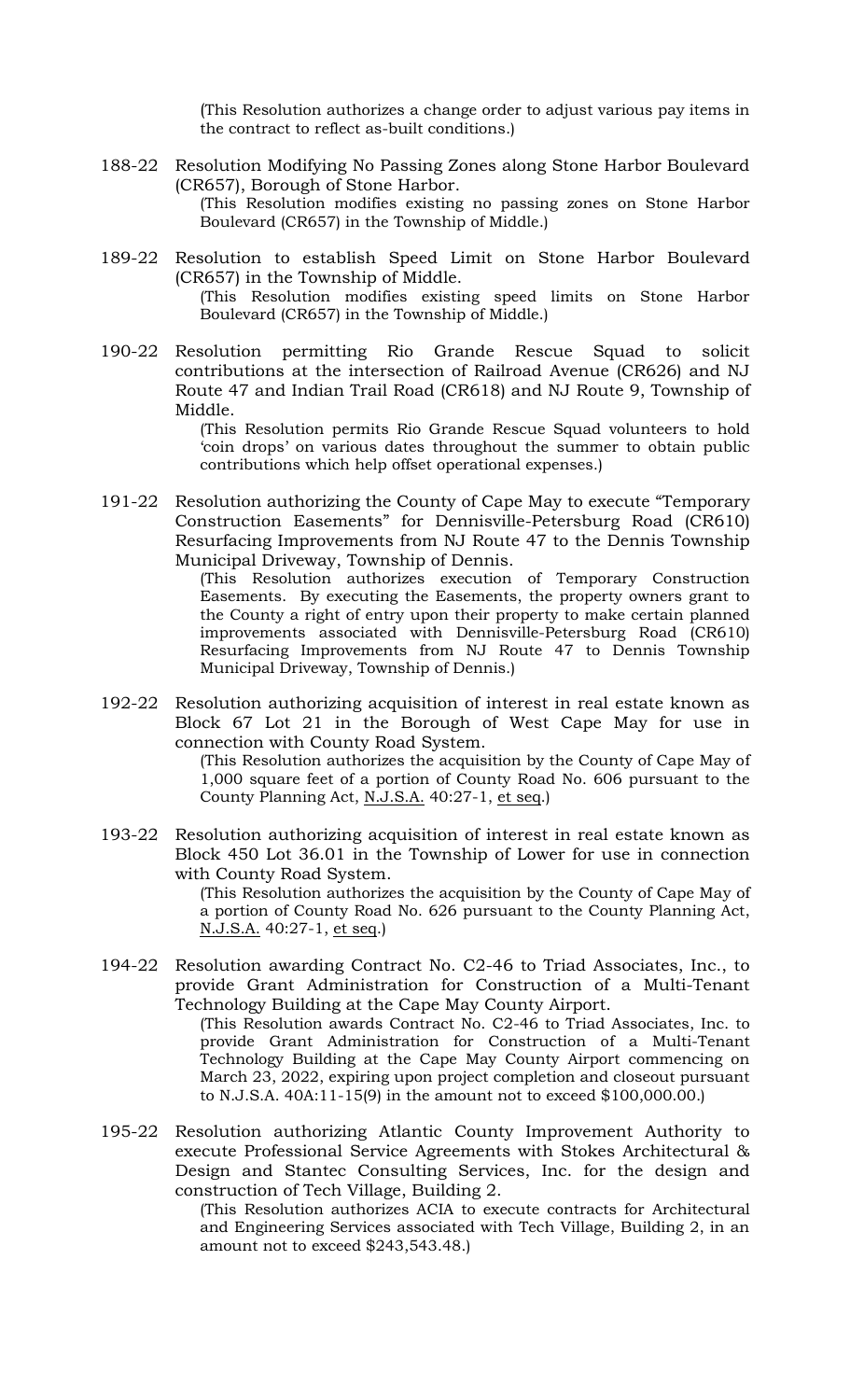| <b>Commissioners</b> | Ayes | <b>Nays</b> | Abstain | Absent |
|----------------------|------|-------------|---------|--------|
| Mr. Desiderio        |      |             |         |        |
| Ms. Hayes            |      |             |         |        |
| Mr. Morey            |      |             |         |        |
| Mr. Pierson          |      |             |         |        |
| Mr. Thornton         |      |             |         |        |

### **Public Hearing for the CAP Bank**

98-22 Resolution to exceed the County Budget Appropriation limits and to establish a CAP Bank for Fiscal Year 2022 (N.J.S.A. 40a:4-45.14).

## **Open:**

| <b>Commissioners</b> | Ayes | <b>Nays</b> | Abstain | Absent | <b>Motion</b> | Second |
|----------------------|------|-------------|---------|--------|---------------|--------|
| Mr. Desiderio        |      |             |         |        |               |        |
| Ms. Hayes            |      |             |         |        |               |        |
| Mr. Morey            |      |             |         |        |               |        |
| Mr. Pierson          |      |             |         |        |               |        |
| Mr. Thornton         |      |             |         |        |               |        |

**Close:**

| <b>Commissioners</b> | Ayes | <b>Nays</b> | Abstain | Absent | Motion | Second |
|----------------------|------|-------------|---------|--------|--------|--------|
| Mr. Desiderio        |      |             |         |        |        |        |
| Ms. Hayes            |      |             |         |        |        |        |
| Mr. Morey            |      |             |         |        |        |        |
| Mr. Pierson          |      |             |         |        |        |        |
| Mr. Thornton         |      |             |         |        |        |        |

## **Resolution to be Read by Title:**

196-22 Resolution authorizing the Clerk of the Board to read the 2022 Budget by Title.

> (This Resolution authorizes the Clerk of the Board to read the 2022 Budget by Title and further acknowledges that copies of the approved budget have been provided for public inspection and the conditions set forth in 1a and 1b of N.J.S.A. 40A:4-8 have been met.)

| <b>Commissioners</b> | Ayes | <b>Nays</b> | Abstain | Absent | Motion | Second |
|----------------------|------|-------------|---------|--------|--------|--------|
| Mr. Desiderio        |      |             |         |        |        |        |
| Ms. Hayes            |      |             |         |        |        |        |
| Mr. Morey            |      |             |         |        |        |        |
| Mr. Pierson          |      |             |         |        |        |        |
| Mr. Thornton         |      |             |         |        |        |        |

# **Public Hearing on the 2022 County Budget**

**Open:**

| <b>Commissioners</b> | Ayes | <b>Nays</b> | Abstain | Absent | <b>Motion</b> | Second |
|----------------------|------|-------------|---------|--------|---------------|--------|
| Mr. Desiderio        |      |             |         |        |               |        |
| Ms. Hayes            |      |             |         |        |               |        |
| Mr. Morey            |      |             |         |        |               |        |
| Mr. Pierson          |      |             |         |        |               |        |
| Mr. Thornton         |      |             |         |        |               |        |
|                      |      |             |         |        |               |        |

#### **Close:**

| <b>Commissioners</b> | Ayes | <b>Nays</b> | Abstain | Absent | Motion | Second |
|----------------------|------|-------------|---------|--------|--------|--------|
| Mr. Desiderio        |      |             |         |        |        |        |
| Ms. Hayes            |      |             |         |        |        |        |
| Mr. Morey            |      |             |         |        |        |        |
| Mr. Pierson          |      |             |         |        |        |        |
| Mr. Thornton         |      |             |         |        |        |        |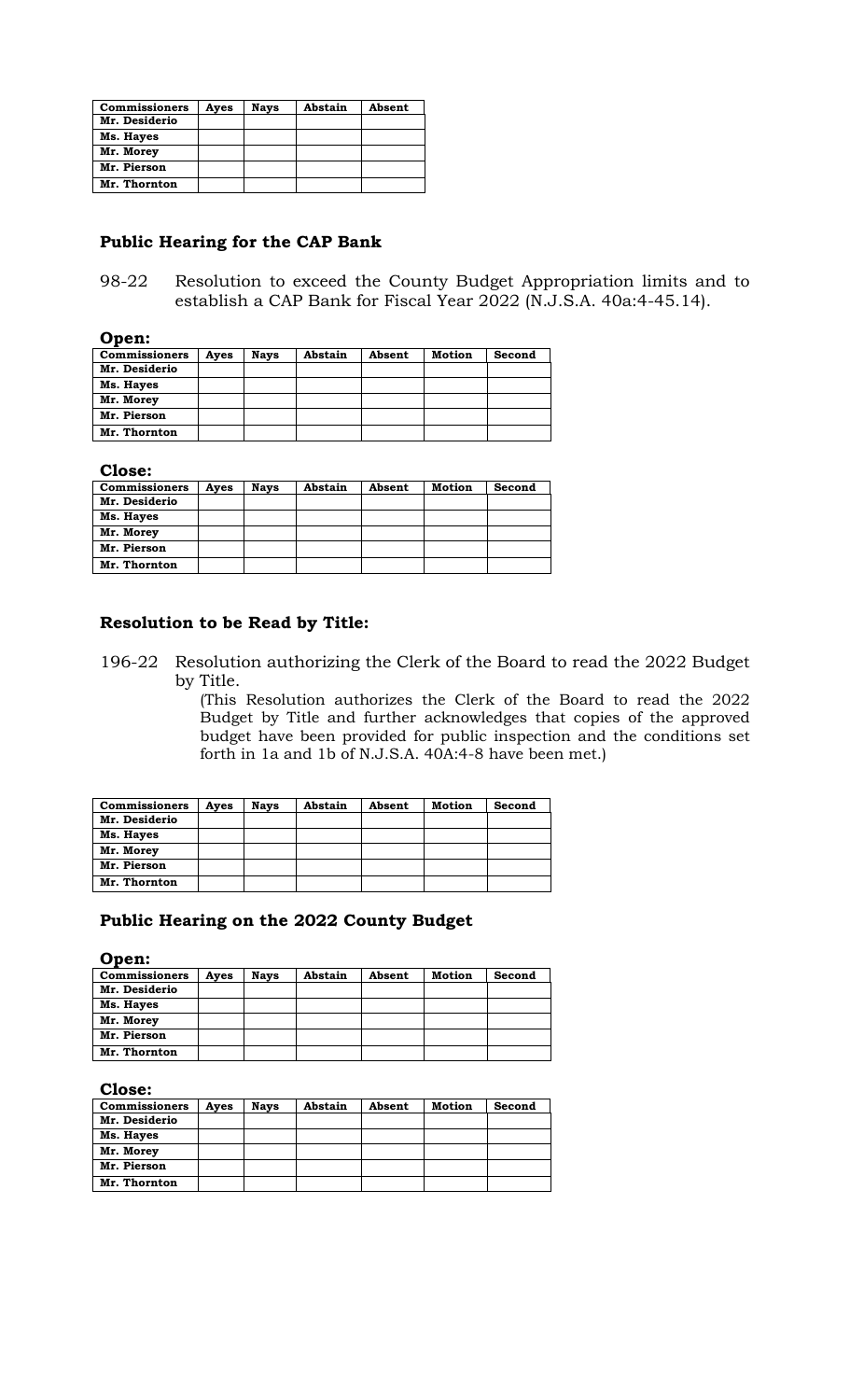# **Adoption of 2022 County Budget**

| <b>Commissioners</b> | Ayes | <b>Nays</b> | Abstain | Absent | Motion | Second |
|----------------------|------|-------------|---------|--------|--------|--------|
| Mr. Desiderio        |      |             |         |        |        |        |
| Ms. Hayes            |      |             |         |        |        |        |
| Mr. Morey            |      |             |         |        |        |        |
| Mr. Pierson          |      |             |         |        |        |        |
| Mr. Thornton         |      |             |         |        |        |        |

## 197-22 **2022 Capital Budget Amendment.**

| <b>Commissioners</b> | Ayes | <b>Nays</b> | Abstain | Absent | Motion | Second |
|----------------------|------|-------------|---------|--------|--------|--------|
| Mr. Desiderio        |      |             |         |        |        |        |
| Ms. Hayes            |      |             |         |        |        |        |
| Mr. Morey            |      |             |         |        |        |        |
| Mr. Pierson          |      |             |         |        |        |        |
| Mr. Thornton         |      |             |         |        |        |        |

# **INTRODUCTION OF BOND ORDINANCE 1-22**

Bond Ordinance providing for various Capital Improvements to the Cape May County Technical School District, located within the County of Cape May, State of New Jersey; appropriating \$2,250,000 therefor and authorizing the issuance of \$2,250,000 Bonds or Notes of the County of Cape May, State of New Jersey, for financing of such appropriation.

| <b>Commissioners</b> | Ayes | <b>Nays</b> | Abstain | Absent | Motion | Second |
|----------------------|------|-------------|---------|--------|--------|--------|
| Mr. Desiderio        |      |             |         |        |        |        |
| Ms. Hayes            |      |             |         |        |        |        |
| Mr. Morey            |      |             |         |        |        |        |
| Mr. Pierson          |      |             |         |        |        |        |
| Mr. Thornton         |      |             |         |        |        |        |

## **INTRODUCTION OF BOND ORDINANCE 2-22**

Bond Ordinance providing for the Cape May County Technical School District Expansion Project located within the County of Cape May, State of New Jersey; appropriating \$5,800,000 therefor and authorizing the issuance of \$5,800,000 Bonds or Notes to finance the cost thereof.

| <b>Commissioners</b> | Ayes | <b>Nays</b> | Abstain | Absent | Motion | Second |
|----------------------|------|-------------|---------|--------|--------|--------|
| Mr. Desiderio        |      |             |         |        |        |        |
| Ms. Hayes            |      |             |         |        |        |        |
| Mr. Morey            |      |             |         |        |        |        |
| Mr. Pierson          |      |             |         |        |        |        |
| Mr. Thornton         |      |             |         |        |        |        |

## **INTRODUCTION OF BOND ORDINANCE 3-22**

Bond Ordinance providing for a contribution towards a Redevelopment Project (Phase II of the Cape May County Airport Tech Village) being undertaken in the Township of Lower, for and in the County of Cape May, State of New Jersey; appropriating not to exceed \$6,000,000 to fund all or a portion of the cost thereof, and authorizing the issuance of not to exceed \$6,000,000 Bonds or Notes of the County to finance such appropriation, consenting to a financing and determining certain other matters in connection therewith.

| <b>Commissioners</b> | Ayes | <b>Nays</b> | Abstain | Absent | Motion | Second |
|----------------------|------|-------------|---------|--------|--------|--------|
| Mr. Desiderio        |      |             |         |        |        |        |
| Ms. Hayes            |      |             |         |        |        |        |
| Mr. Morey            |      |             |         |        |        |        |
| Mr. Pierson          |      |             |         |        |        |        |
| Mr. Thornton         |      |             |         |        |        |        |